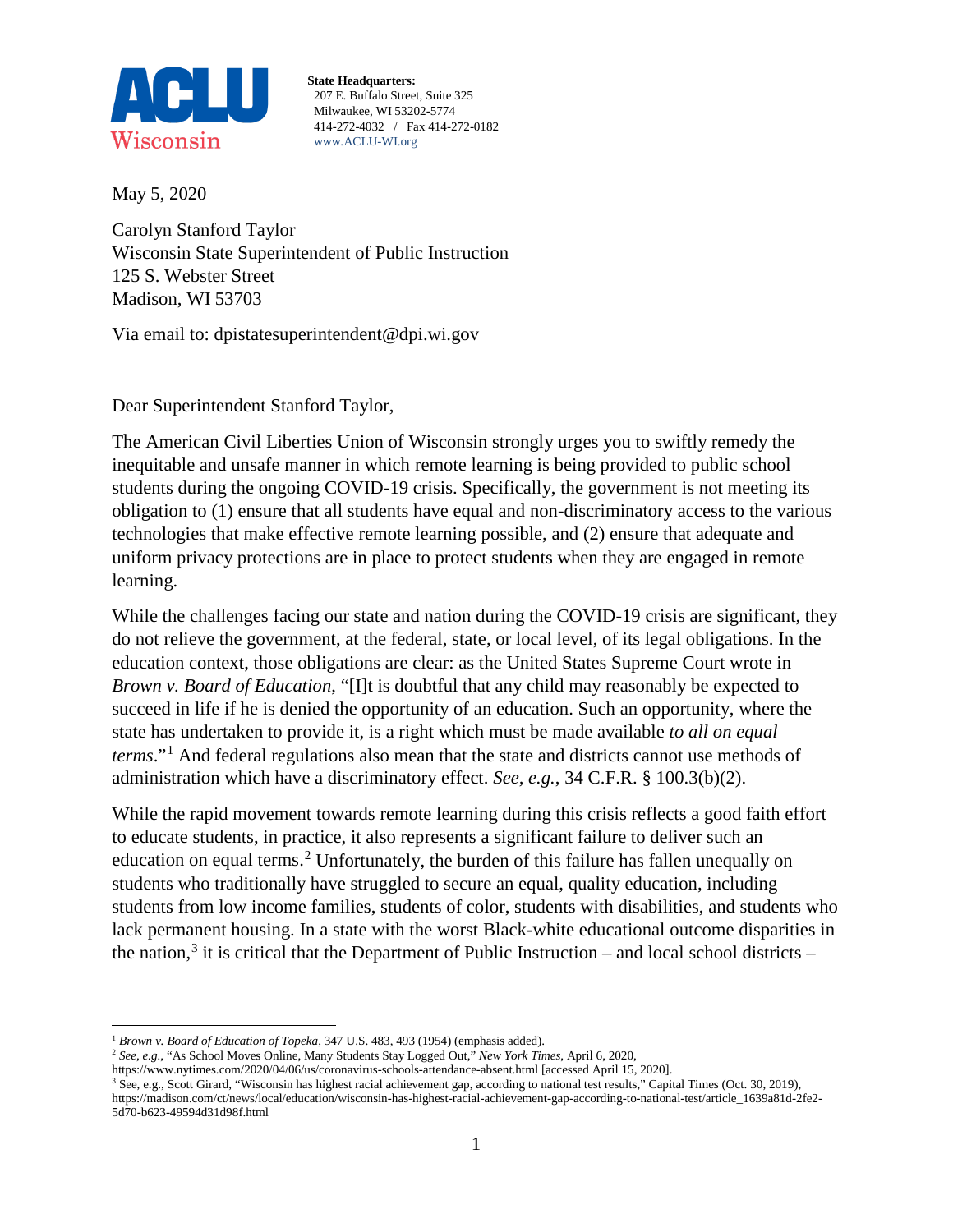take all necessary steps to ensure equitable treatment now. Failing to do so will only exacerbate these disparities.

Further, the government's failure to implement robust privacy protections around remote learning threatens to exclude even more students from participating. To be clear, this current state of affairs – in which remote learning is fully accessible to some students, partially accessible to others, and inaccessible to many – is not only unacceptable, it is unlawful.

Corrective measures must be taken now to mitigate the inequalities that are plaguing remote learning and the dearth of privacy protections for students trying to learn from home. Every day that these issues go unaddressed, countless students are denied their educational rights and, as a result, fall further and further behind.

Addressing the unlawful disparities that presently exist in remote learning will require employing every method at your disposal. Unquestionably, this will necessitate a direct, significant, and immediate investment of the government's time and resources, and likely may also involve seeking assistance from the federal government and private industry.

## Inequitable Access to Technology

Computers and technology offer an approach to help our students overcome the closure of their schools, but remote learning is not a sufficient remedy unless all students have access to the tools they need to participate fully and equally. Such equal access does not presently exist, and efforts to provide it have been insufficient.

The technological tools all students must receive for remote learning to be legally compliant include:

- Computers/tablets, with built-in or external webcams and microphones;
- Internet access that is fast enough for learning via remote video meetings;
- Hardware and related capabilities that are needed for high-speed internet access;
- Printers, including ink;
- Free access to remote learning and communications platforms/applications; and
- Assistive technology, including hardware (such as screen readers) and software and websites that comply with Web Content Accessibility Guidelines (WCAG) 2.0 Levels AA accessibility standards<sup>[4](#page-1-0)</sup>, so students with disabilities can fully participate in remote learning; and
- For all of the above, providing plain language (English written at a 4th grade reading level or below) and native language (content in the parent/guardian's native language) materials so families understand and are able to use the remote learning technology tools provided by schools and their education partners.

Stories regarding students' lack of access to the tools needed for remote learning are many, but each creates significant concern for how they are widening the already existing opportunity gaps.

<span id="page-1-0"></span> <sup>4</sup> 28 C.F.R. §§ 35.160. For more information on how to comply with WCAG 2.0 AA, see

https://www.w3.org/WAI/WCAG21/quickref/?currentsidebar=%23col\_customize&versions=2.0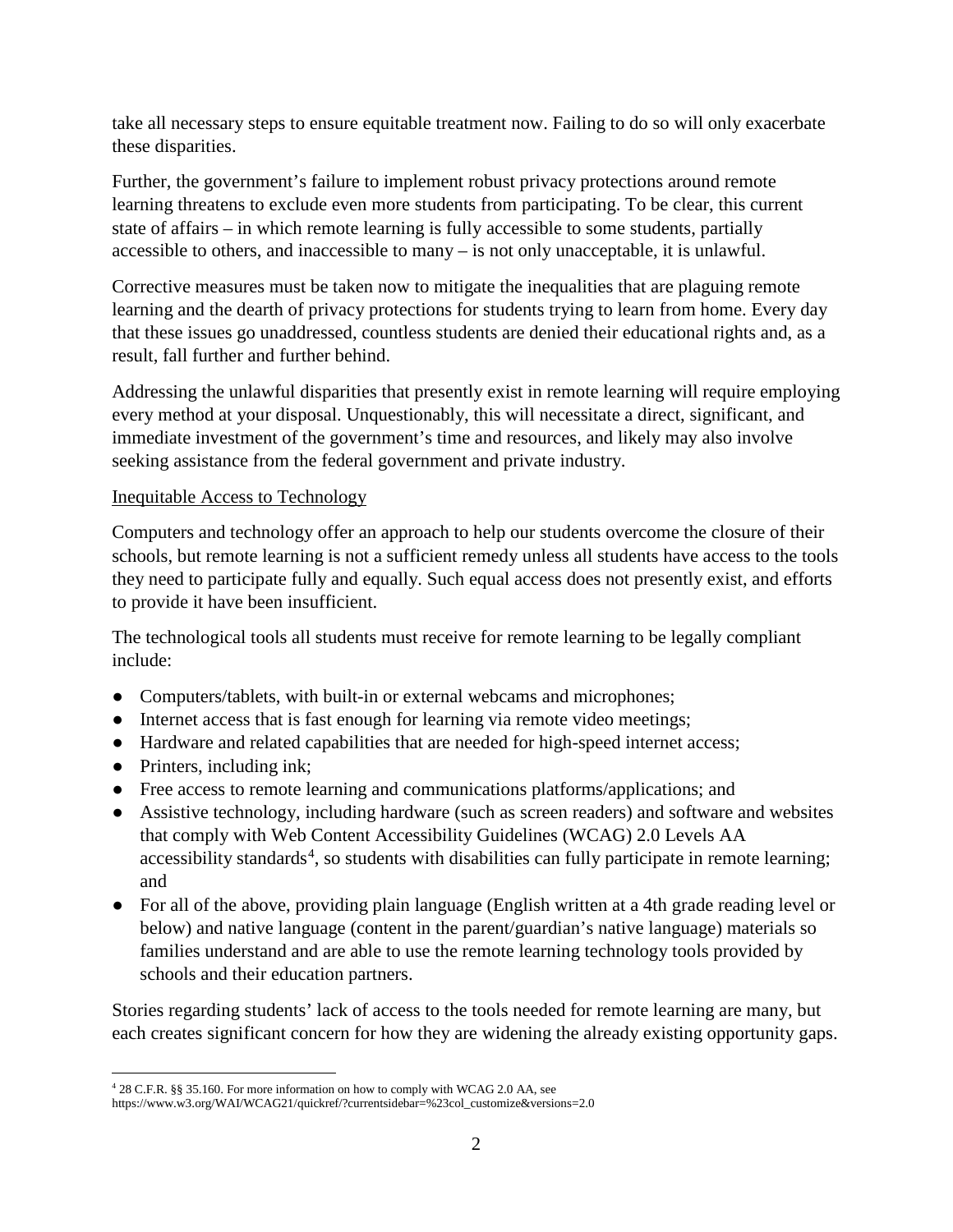For example, the Milwaukee Public Schools are reportedly only sending worksheets to students who lack digital access, rather than providing meaningful remote learning opportunities.<sup>[5](#page-2-0)</sup> And according to a recent article in the Milwaukee Journal Sentinel, "[There are wide disparities in](https://www.jsonline.com/story/news/education/2019/10/11/mps-vows-to-address-inequities-in-music-education-at-cost-of-26-million/3787699002/)  [resources and opportunities, not just between MPS and nearby suburban schools,](https://www.jsonline.com/story/news/education/2019/10/11/mps-vows-to-address-inequities-in-music-education-at-cost-of-26-million/3787699002/) but within the [district itself.](https://www.jsonline.com/story/news/education/2019/10/11/mps-vows-to-address-inequities-in-music-education-at-cost-of-26-million/3787699002/)"[6](#page-2-1)

Stories like this are not rare, and they will continue to proliferate as long as governments fail to meet their legal obligations to our students.

According to a Pew Research Study, one-quarter of Black teens said they often or sometimes cannot do homework assignments due to lack of reliable access to a computer or internet connectivity, compared with 13% of white teens and 17% of Hispanic teens. Teens with an annual family income below \$30,000 were also more likely to say this than teens with a family income of at least \$75,000 a year (24% vs. 9%). In the same survey, around one-in-ten teens (12%) said they often or sometimes use public wi-fi to do schoolwork because they lack a home internet connection.[7](#page-2-2)

For students with disabilities, access to technology is not just a mechanism for enabling remote learning, but a critical tool in continuing to fulfill obligations to provide a Free and Appropriate Education (FAPE), $<sup>8</sup>$  $<sup>8</sup>$  $<sup>8</sup>$  and continuing the work of special education plans. Technology like</sup> videoconferencing must be used to provide services and supports, including one-on-one support and curricular modifications, speech and language therapy, mental health services, and sign language interpreters. And it can and should be used to conduct remote reconvenings of IEP and 504 teams to modify plans and identify how goals can be revised given the constraints of COVID-19 and school closures.

Help may be available beyond Wisconsin's own resources. For example, the United States Department of Education (USDOE) is making nearly \$3 billion available in grants to help states "address student needs arising from the COVID-19 related disruption of the current academic year"<sup>[9](#page-2-4)</sup> through its "Governor's Emergency Education Relief Fund.<sup>[10](#page-2-5)</sup> Likewise, the USDOE has created a \$13.2 billion "Elementary and Secondary School Emergency Relief Fund" to provide "local educational agencies… with emergency relief funds to address the impact that COVID-19 has had, and continues to have, on elementary and secondary schools across the Nation."<sup>[11](#page-2-6)</sup> Grant funds like these should be vigorously pursued and used to help close the "digital divide" technology gaps that have produced systemic inequalities in remote learning.

<span id="page-2-0"></span> $\frac{1}{5}$ [https://www.thecentersquare.com/wisconsin/wisconsin-schools-getting-extra-5-2-million-for-distance-learning/article\\_f03b406e-7f4b-11ea-](https://www.thecentersquare.com/wisconsin/wisconsin-schools-getting-extra-5-2-million-for-distance-learning/article_f03b406e-7f4b-11ea-9ebd-b7c300681640.html)[9ebd-b7c300681640.html](https://www.thecentersquare.com/wisconsin/wisconsin-schools-getting-extra-5-2-million-for-distance-learning/article_f03b406e-7f4b-11ea-9ebd-b7c300681640.html)

<span id="page-2-1"></span><sup>6</sup> https://www.jsonline.com/story/news/education/2020/05/04/mps-transition-virtual-learning-after-canceled-school-too-slow-say-critics/ 7 https://www.pewresearch.org/fact-tank/2020/03/16/as-schools-close-due-to-the-coronavirus-some-u-s-students-face-a-digital-homework-gap/ <sup>8</sup> The state's obligation to ensure that students with disabilities receive a FAPE, including through specialized services as required by IEP or 504

<span id="page-2-3"></span><span id="page-2-2"></span>plans, is not suspended during the COVID-19 pandemic. See Department of Education, Questions and Answers on Providing Services to Children with Disabilities During the Coronavirus Disease 2019 Outbreak (March 2020), https://sites.ed.gov/idea/files/qa-covid-19-03-12- 2020.pdf, page 2.

<span id="page-2-4"></span><sup>9</sup> https://oese.ed.gov/files/2020/04/GEER-Notice-of-Funds-1.pdf [accessed April 15, 2020].

<sup>10</sup> https://oese.ed.gov/offices/education-stabilization-fund/governors-emergency-education-relief-fund/ [accessed April 24, 2020].

<span id="page-2-6"></span><span id="page-2-5"></span><sup>11</sup> https://oese.ed.gov/offices/education-stabilization-fund/elementary-secondary-school-emergency-relief-fund/ [accessed April 24, 2020].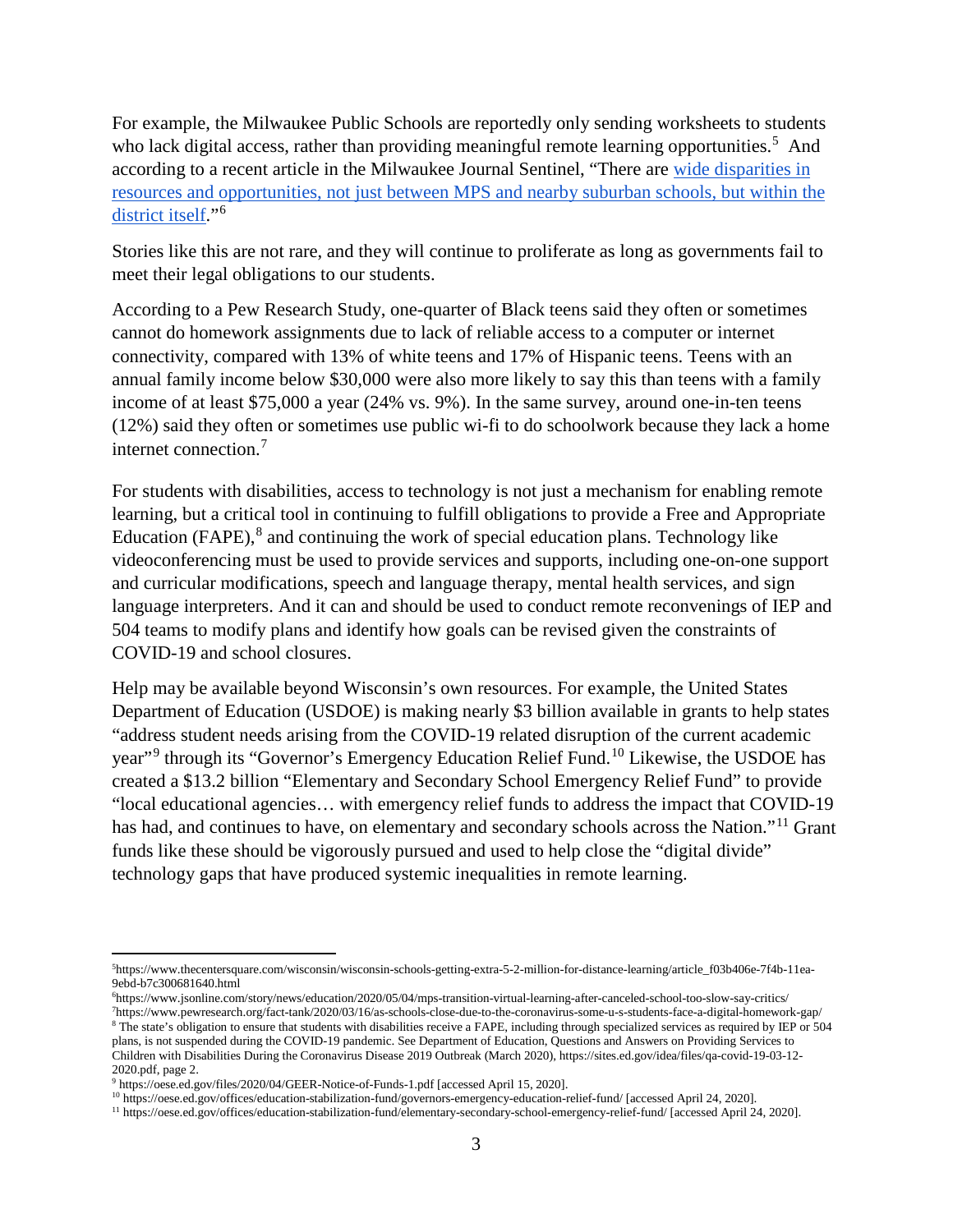With respect to private industry, we ask that you immediately call on computer hardware/software/ISP/EdTech companies to help provide the above-listed technologies to schools, for free or on loan, so they can be distributed to students in need. In the case of services, like internet access, those can and should be provided directly to students for free until the COVID-19 crisis subsides.<sup>[12](#page-3-0)</sup> Appropriate government agencies could coordinate the distribution of physical technology to ensure the students who need the devices receive them, and to safeguard against certain schools/districts being inadvertently overloaded with free technology while others go without.

We strongly urge you to tap into every available resource, including federal funding and the private sector, to address the existing technological inequities in remote learning. However, we must underscore that the state itself has legal responsibility for ensuring equity in education during remote learning.

## Lack of Privacy

Many of the technologies needed for remote learning, including hardware, software, internet services, and educational learning platforms, are capable of collecting massive amounts of private, personal information on students and/or spying on students using surveillance technologies. Students must not be required to surrender their privacy or consent to being spied upon as a condition of receiving a remote education during the COVID-19 crisis.

It is important to note that for some students and their families, privacy is not just a preference; it is a necessity. For example, undocumented and first-generation immigrant students may feel the need to forego the use of educational technologies and services if they believe the tech's information-gathering or surveillance capabilities will place them and their families at risk. All students must feel safe to learn remotely, and that simply cannot happen if the tools used for remote learning are allowed to collect information simply so those who provide them can use the data to generate future income or for other non-instructional purposes.

To that end, in addition to ensuring all students have full and equitable access to remote learning, the state and school districts must ensure every remote learning tool used by students fully protects their privacy and that of their families. Specifically, you should mandate that all contracts and agreements governing products and services used for remote learning, whether they are provided to the government or directly to students and their families, include the following enforceable requirements:

● *One*: All computer hardware/software/ISP/EdTech companies who provide or sell any of the above-listed remote learning technologies should be prohibited from collecting, using, and retaining any private, personal information about a student or their family members unless doing so is directly necessary for their platforms' remote learning functionality. Moreover, these companies should be required to expunge all the personal information they gather during this health crisis when it resolves, unless a student's parent or legal guardian

<span id="page-3-0"></span><sup>&</sup>lt;sup>12</sup> Where school districts or other government agencies partner with companies in the private sector to make remote learning technologies available to students, we encourage the agency to publish these agreements online or make them publicly available so as to educate the public on forms of support they can access during remote learning periods.